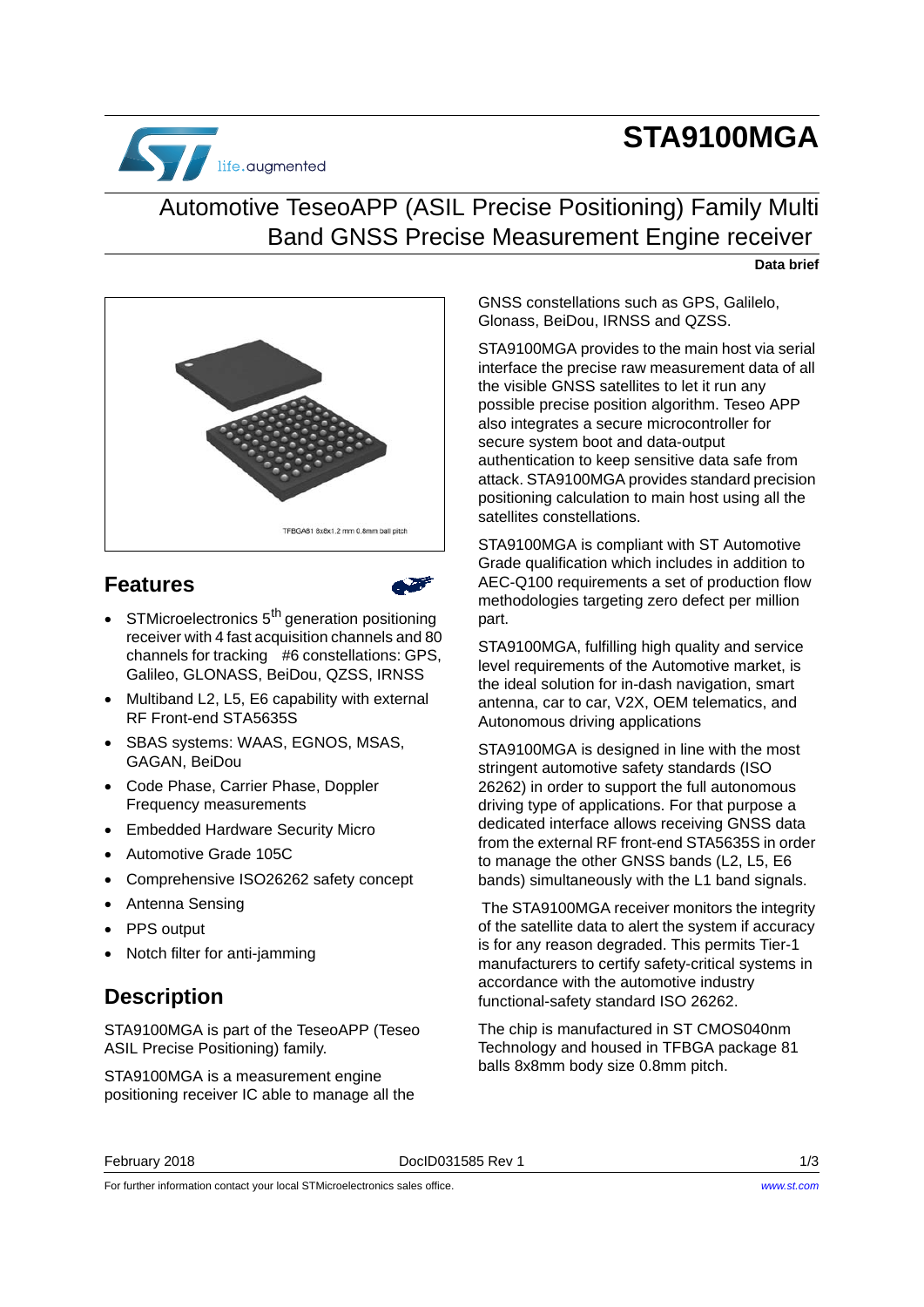# **1 Revision history**

|  | Table 1. Document revision history |  |  |
|--|------------------------------------|--|--|
|--|------------------------------------|--|--|

| Date        | <b>Revision</b> | <b>Changes</b>   |
|-------------|-----------------|------------------|
| 26-Feb-2018 |                 | Initial release. |